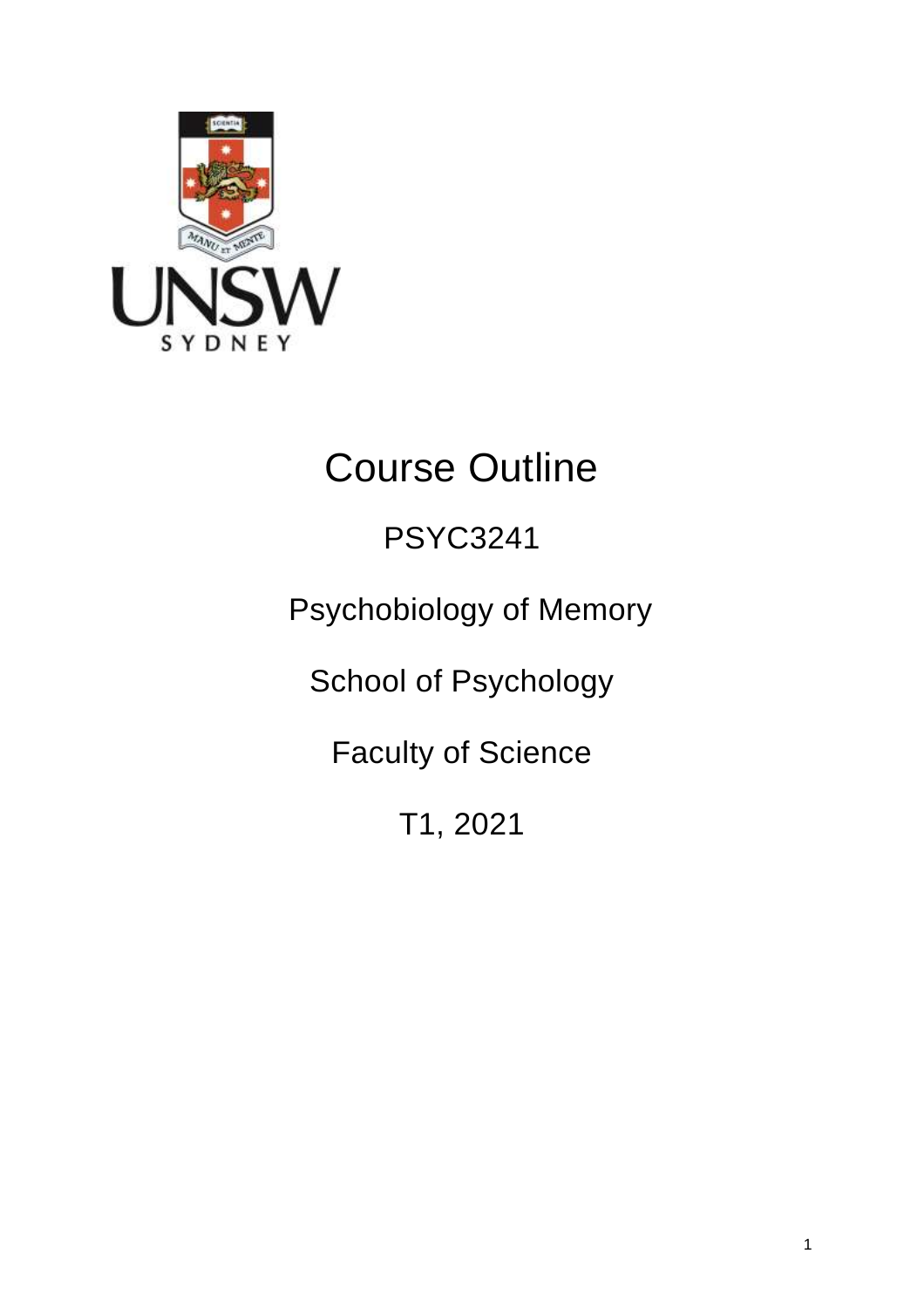# **1. Staff**

| <b>Position</b>    | <b>Name</b>                                            | Email                                                                                             | <b>Consultation times</b><br>and locations | <b>Contact</b><br><b>Details</b> |
|--------------------|--------------------------------------------------------|---------------------------------------------------------------------------------------------------|--------------------------------------------|----------------------------------|
| Course<br>Convenor | Prof. Rick Richardson                                  | r.richardson@unsw.edu.au                                                                          | By appointment,<br>Mathews 511             | 9385 1048                        |
| Lecturer           | Prof. Rick Richardson                                  | r.richardson@unsw.edu.au                                                                          | By appointment,<br>Mathews 511             | 9385 1048                        |
| Lecturer           | Associate Professor<br>Bronwyn Graham                  | bgraham@psy,unsw.edu.au                                                                           | By appointment<br>1302 Mathews             | 9385 3886                        |
| Lecturer           | Dr Kathryn Baker                                       | k.baker@unsw.edu.au                                                                               | By appointment,<br>Mathews 508             | 9065 1795                        |
| <b>Tutors</b>      | Sylvia Harmon-Jones<br>Aqsa Shahid<br>Tayla McCutcheon | s.harmon-jones@unsw.edu.au<br>aqsa.shahid@unsw.edu.au<br>tayla.mccutcheon@student.un<br>sw.edu.au | By appointment                             | Via email                        |

# **2. Course information**

**Units of credit:** 6

**Pre-requisite(s):** PSYC2001 and PSYC2081 **Teaching times and locations:** [PSYC3241](http://timetable.unsw.edu.au/2018/PSYCKENS.html) Timetable

### **2.1 Course summary**

This course examines research and theory on memory as they underpin adaptive behaviour. The focus is primarily on animal research but the application of this work to the understanding of memory in humans will be made explicit. For example, the implications of this work for our understanding of memory disorders in humans, and the origin and treatment of clinical disorders will be discussed. The course is divided into the following broad topics: basic concepts of memory; consolidation and reconsolidation; fear memory; spatial memory; extinction of learned fear; forgetting; and translating research from animals to humans.

The laboratory component of the course will provide "hands on" experience in observing various aspects of rodent behaviour that are frequently used in studies on the psychobiology of memory. Further, the laboratory component of the course will provide an opportunity for small group discussion/debate on various issues relevant to the material described in the lecture component of the course (note that this will not involve a revision of the lecture material, but rather consideration of related material).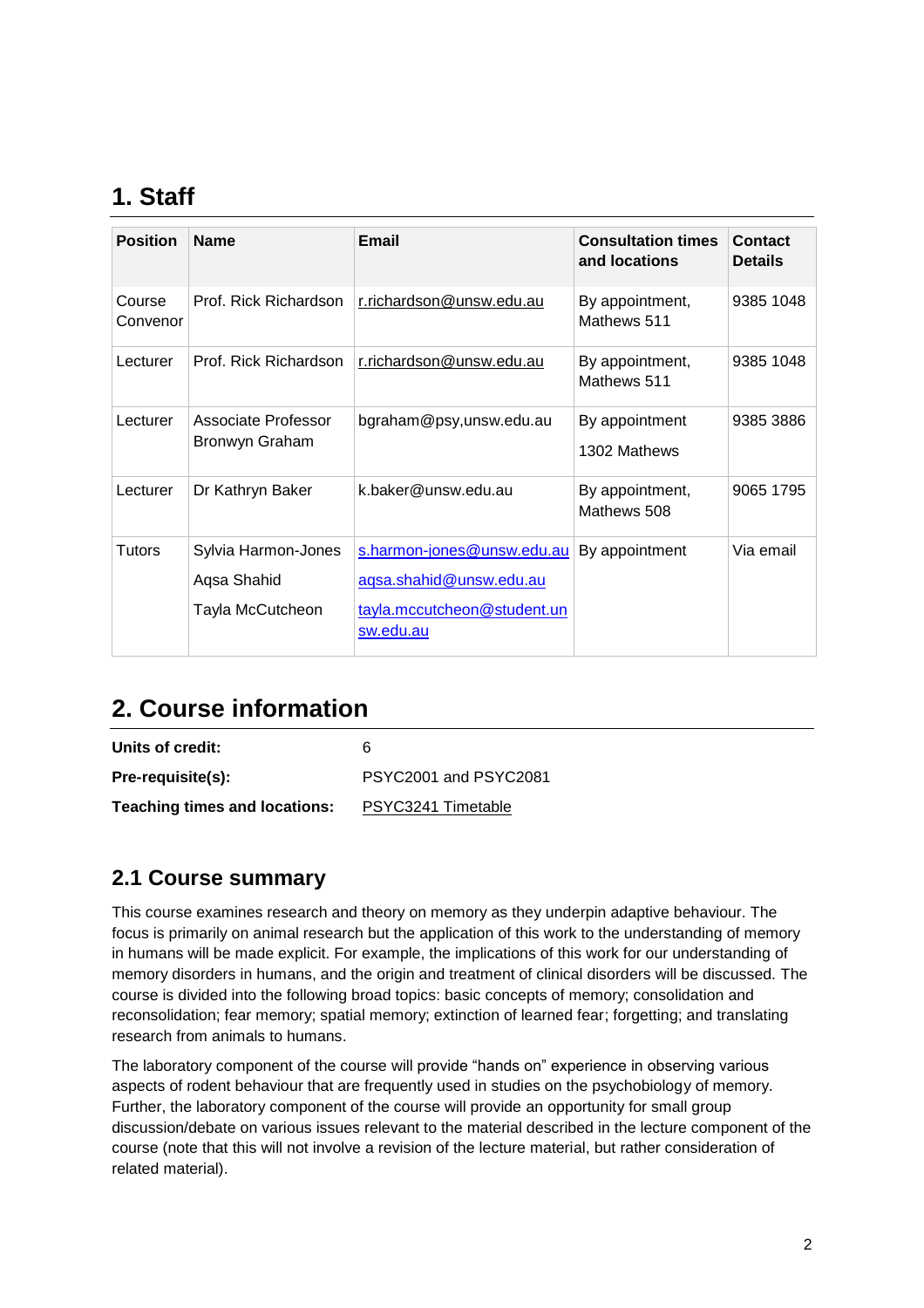**Note that the "hands-on" part of the tutorial will involve handling and experimentation on animal subjects (rats);** this work will be group-work (e.g., groups of students will be doing any particular task, and only some will need to actually touch the rats).

Given COVID-related restrictions this year we can only make these face-to-face animal exercises available to **a maximum of 10 students per tutorial** (working in groups of 5). Access to these activities will be provided on a "first-come, first serve" basis. That is, the first 10 students who register their interest in doing these activities will be allowed to participate. If there are more than 10 students from a tutorial that wish to participate, we will make available any empty "slots" in other tutorials. If someone is allocated an "empty slot" in some tutorial other than the one they enrolled in, they will need to go back to their "regular" tutorial in the following weeks.

#### **Note that these face-to face- activities will only happen in Weeks 2 and 3.**

**Students not engaging** in the face-to-face activities in Weeks 2 and 3 should attend their regularly scheduled tutorials online to participate in an activity and/or discuss issues related to the course.

#### 2.2 Course aims

The overall aim of this course is for students to develop and gain further understanding of the psychobiology of memory. Behavioural experiments demonstrating the basic concepts associated with memory, and forgetting, will be described as will experiments that are aimed at determining the neural bases of memory and forgetting.

### **2.3 Course learning outcomes (CLO)**

At the successful completion of this course the student should be able to:

- 1. Demonstrate an advanced level of knowledge and understanding of the theoretical perspectives, and empirical research relating to the biological basis of behavior, memory, and forgetting.
- 2. Understand and apply research methods used in psychobiology.
- 3. Demonstrate practical skills in laboratory-based behavioural research with rodents.
- 4. Demonstrate effective verbal and written scientific communication skills.
- 5. Apply psychological principles to broader issues involving memory, including their role in understanding human mental disorders.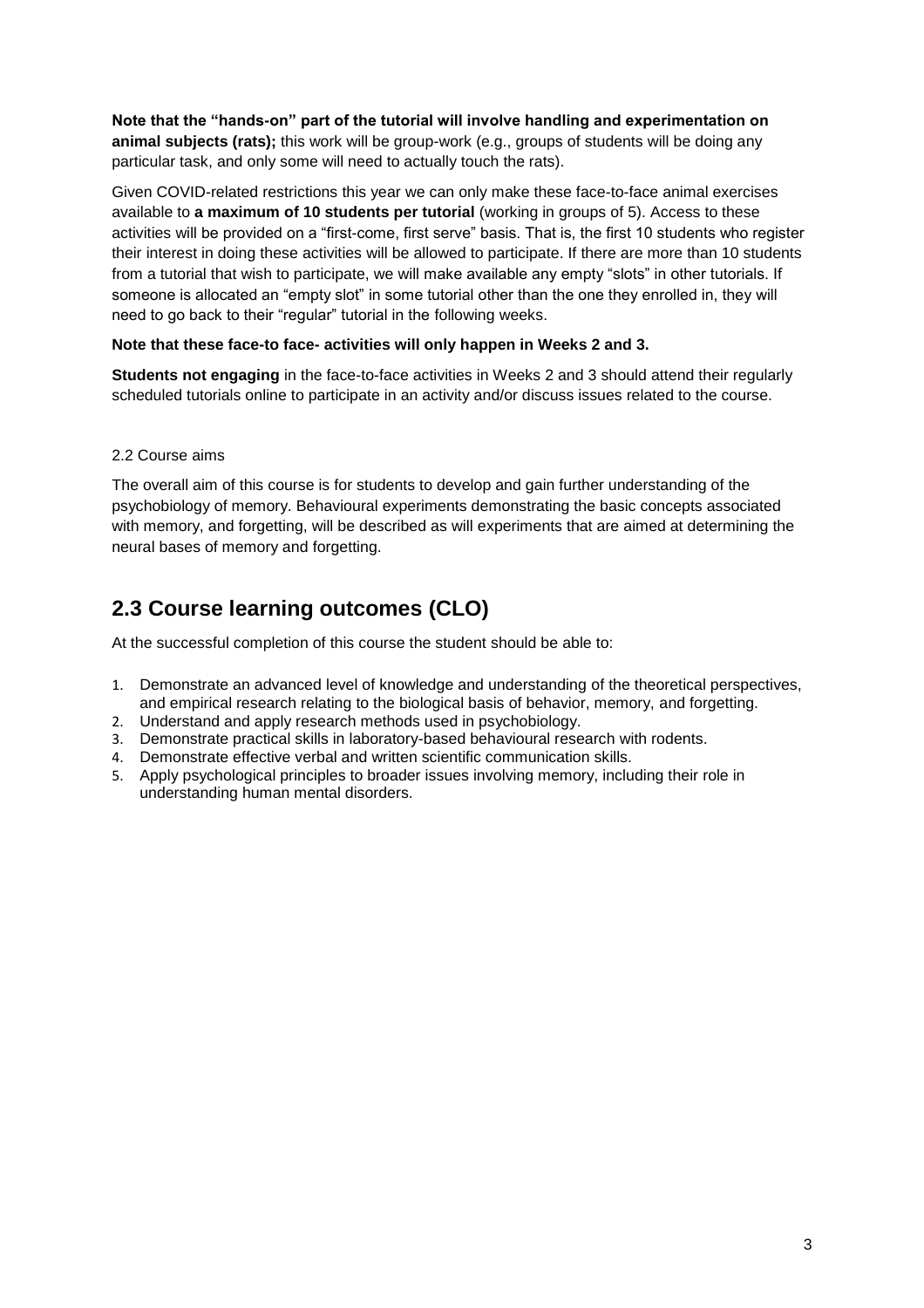|            | <b>Program Learning Outcomes</b>                                                                     |                                                                                                   |                                                              |                                                                                   |                                                              |                                                                                   |                                                               |
|------------|------------------------------------------------------------------------------------------------------|---------------------------------------------------------------------------------------------------|--------------------------------------------------------------|-----------------------------------------------------------------------------------|--------------------------------------------------------------|-----------------------------------------------------------------------------------|---------------------------------------------------------------|
| <b>CLO</b> | 1. Knowledge                                                                                         | 2. Research Methods                                                                               | 3. Critical Thinking<br><b>Skills</b>                        | 4. Values and<br><b>Ethics</b>                                                    | 5.<br>Communication.<br>Interpersonal and<br><b>Teamwork</b> | 6. Application                                                                    | <b>Assessment</b>                                             |
| 1.         | Lectures, tutorials, lab<br>practicals, online<br>activities, formative<br>quiz, discussion<br>forum | Lectures, tutorials, lab<br>practicals, online<br>activities, formative quiz,<br>discussion forum | Lectures, tutorials, lab<br>practicals, online<br>activities |                                                                                   |                                                              |                                                                                   | Formative quiz, Mid-<br>session exam,<br>Proposal, Final exam |
| 2.         | Lectures, tutorials, lab<br>practicals, online<br>activities, formative<br>quiz                      | Lectures, tutorials, lab<br>practicals, online<br>activities, formative quiz                      | Lectures, tutorials, lab<br>practicals, online<br>activities | Lectures, tutorials,<br>lab practicals,<br>online activities,<br>formative quiz   |                                                              | Lectures, tutorials,<br>lab practicals,<br>online activities,<br>formative quiz   | Formative quiz, Mid-<br>session exam,<br>Proposal, Final exam |
| 3.         |                                                                                                      | Lectures, tutorials, lab<br>practicals, online<br>activities                                      |                                                              | Lectures, tutorials,<br>lab practicals,<br>online activities                      |                                                              | Lectures, tutorials,<br>lab practicals,<br>online activities                      | Mid-session exam,<br>Proposal, Final exam                     |
| 4.         |                                                                                                      |                                                                                                   | Lectures, tutorials, lab<br>practicals, online<br>activities |                                                                                   | Tutorials, lab<br>practicals,<br>discussion forum            |                                                                                   | Proposal                                                      |
| 5.         | Lectures, tutorials, lab<br>practicals, online<br>activities, discussion<br>forum                    |                                                                                                   |                                                              | Lectures, tutorials,<br>lab practicals,<br>online activities,<br>discussion forum |                                                              | Lectures, tutorials,<br>lab practicals,<br>online activities,<br>discussion forum | Mid-session exam,<br>Proposal, Final exam                     |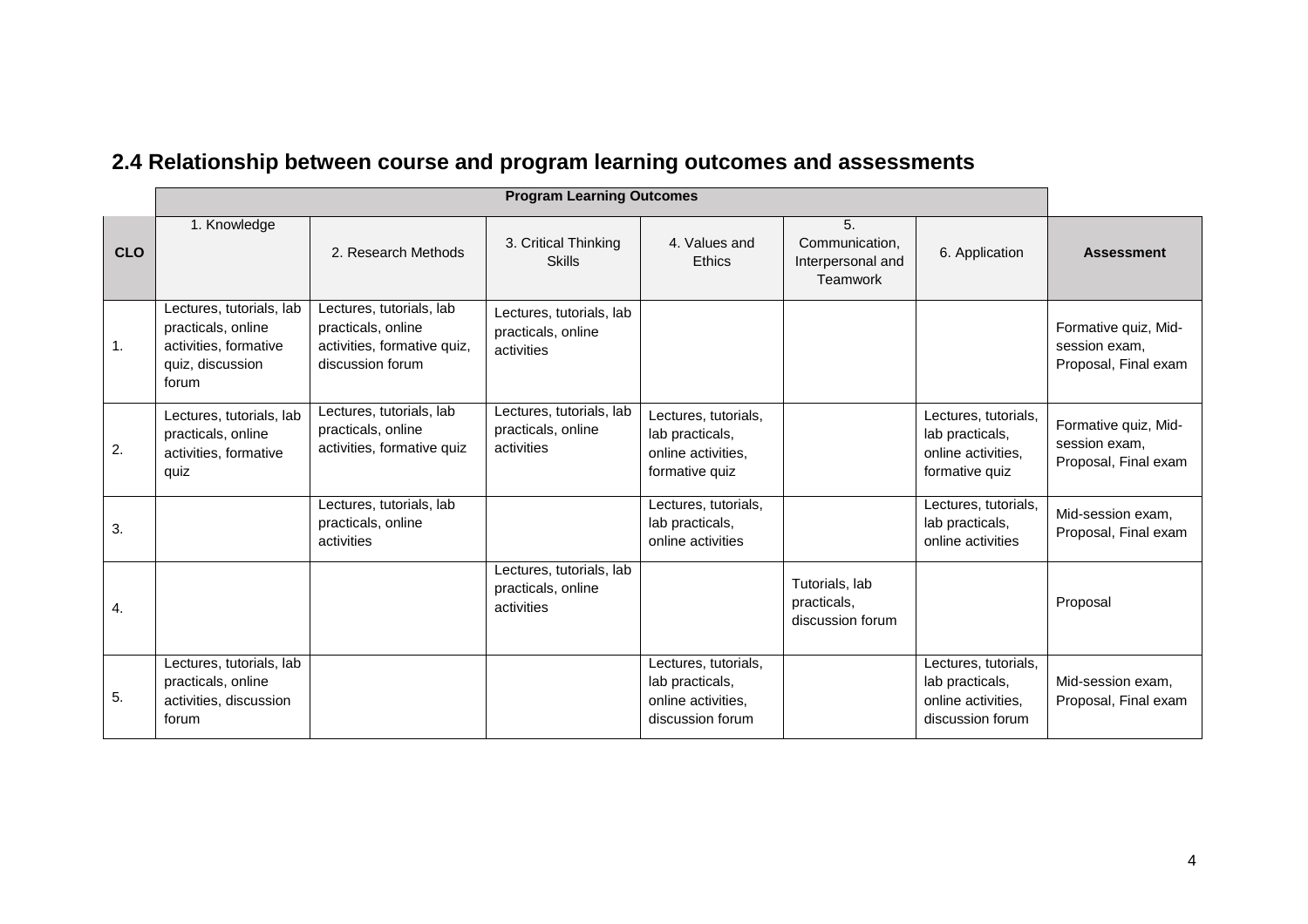# **3. Strategies and approaches to learning**

#### **3.1 Learning and teaching activities**

This course provides an advanced treatment of the neuroscience of learning and memory. It follows on, and assumes knowledge, from PSYC2081 Learning and Physiological Psychology. This course is complementary to PSYC3051 Physiology Psychology in the sense that both courses provide an advanced perspective on issues in biological psychology.

The laboratory component of the course will provide "hands on" experience in observing various aspects of rodent behaviour that are frequently used in studies on the psychobiology of memory and an opportunity for small group discussion/debate on various issues relevant to the material described in the lecture component of the course.

Attendance is monitored in the tutorial/lab component of the course. In order to meet the Course Learning Outcomes attendance at tutorials is essential in accordance with UNSW Assessment Implementation Procedure. Students are required to attend at least 80% of tutorial/lab classes, and be punctual in this attendance (i.e., coming late may mean that you will be marked as absent). **Students should make sure that their name has been marked on the class roll for each class that they attend**. Failure to meet these specified attendance requirements may result in course failure. Explanations for an occasional absence from a class or requests for permission to be absent from a class should be discussed with the lecturer / tutor, and where applicable, accompanied by a medical certificate.

The Discussion Forum on Moodle provides students with an opportunity to question and clarify course content. Students are strongly encouraged to engage with this forum by posting questions or comments, and reading, answering, or replying to other student's posts to enhance understanding of the content, critical thinking, and written communication skills.

An online formative quiz is available for students and provides an opportunity to evaluate understanding of course material prior to the census date.

### **3.2 Expectations of students**

It is expected that students are aware of UNSW Assessment policy and understand how to apply for special consideration if they are unable to complete an assignment/exam due to illness and/or misadventure.

It is expected that students have read the School of Psychology Student Guide.

All new updates and announcements will be made on the 'Announcements' forum on the Moodle page and/or by email. It is the student's responsibility to check Moodle and their student emails regularly to keep up to date.

All students must read the Course Outline and then complete the Course Information Quiz to demonstrate their understanding of course administration information.

The final exam for this course will take place during the UNSW examinations period. Students should not arrange travel during the UNSW exam period until the date of the final exam has been released. Students who arrange travel prior to the release of the final exam date will not be granted consideration in the event they are scheduled to be away when the final exam is to occur.

Students registered with Equitable Learning Services must contact the course coordinator immediately if they intend to request any special arrangements for later in the course, or if any special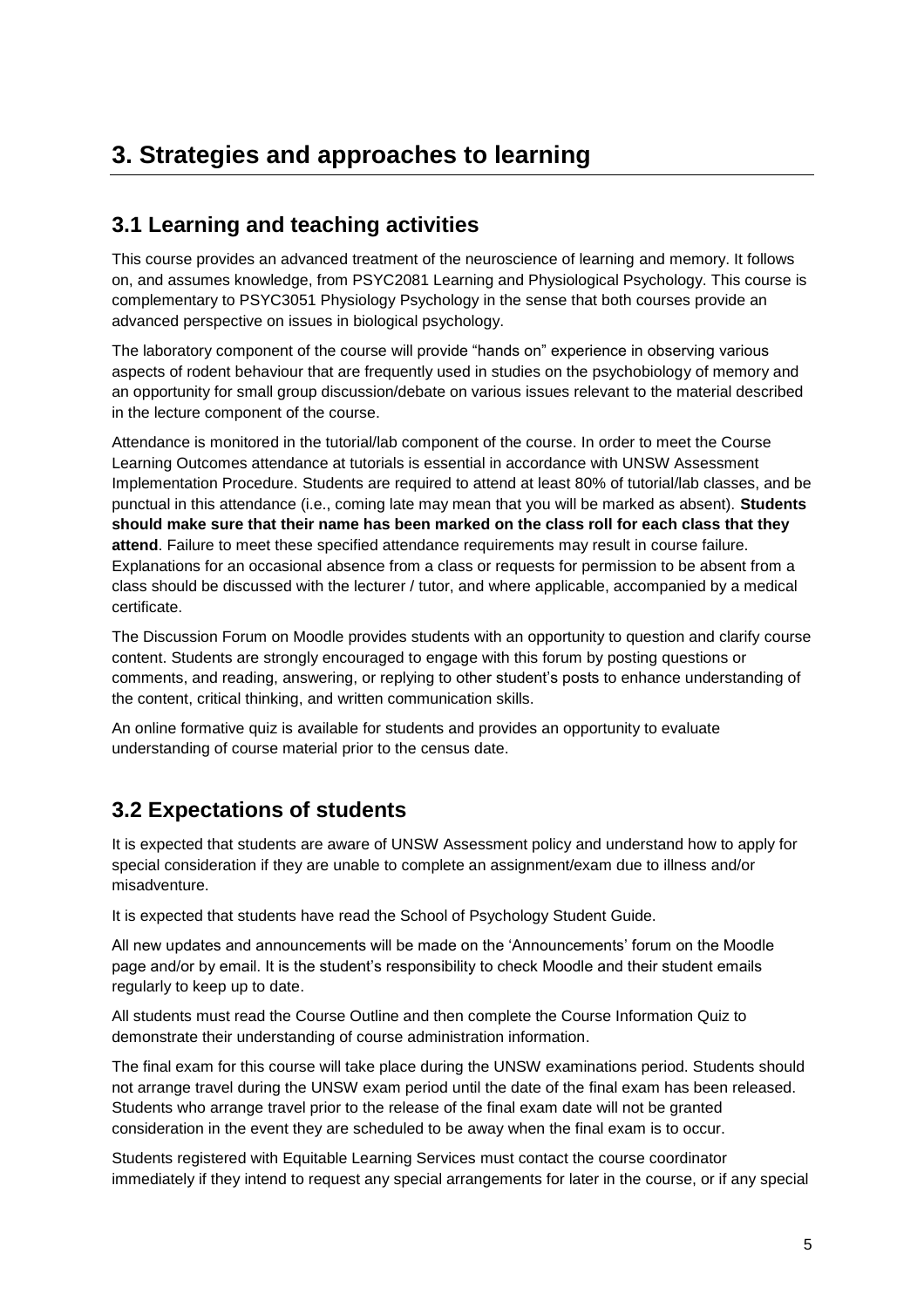arrangements need to be made regarding access to the course material. Letters of support must be emailed to the course coordinator as soon as they are made available.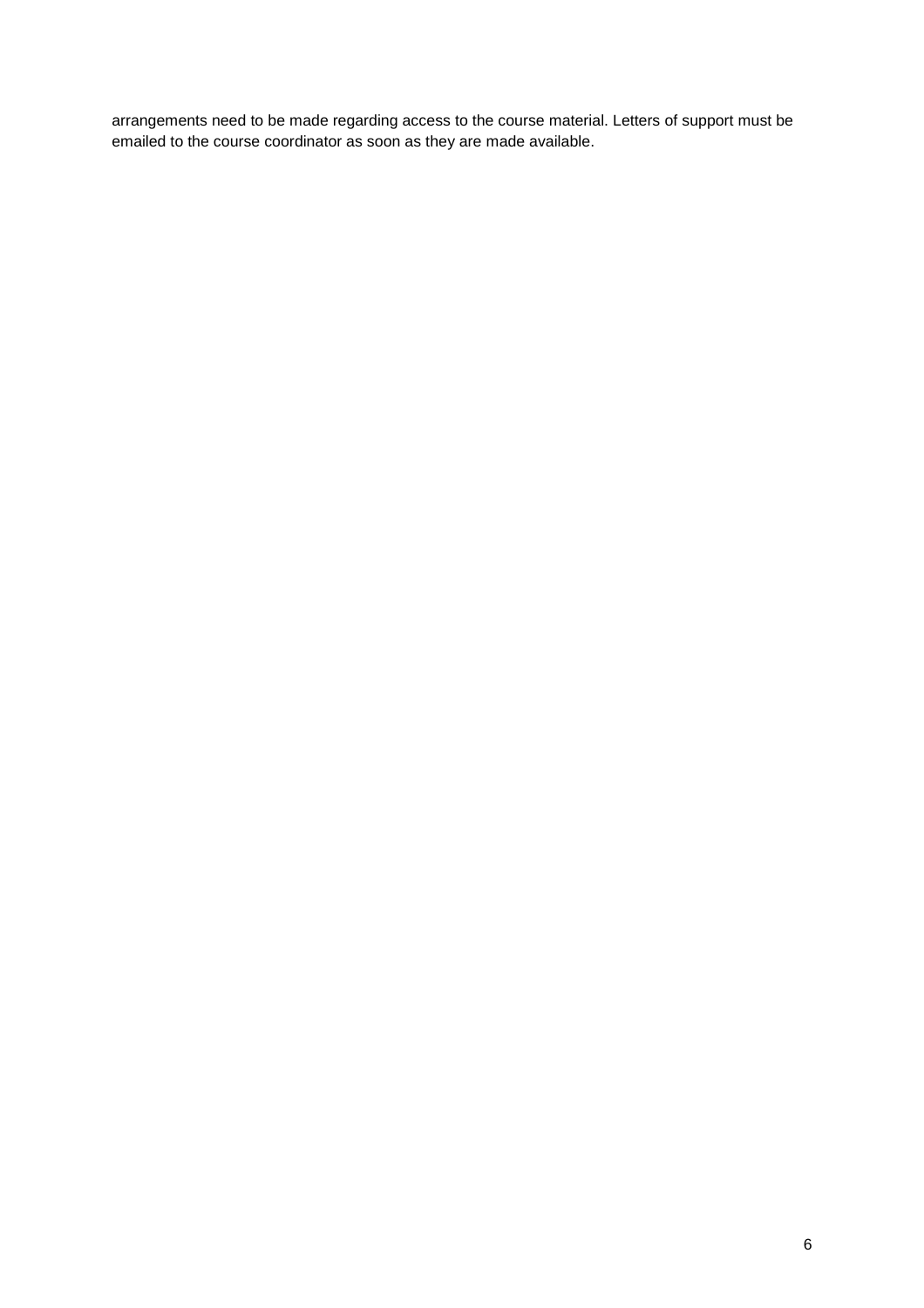# **4. Course schedule and structure**

Each week this course typically consists of approximately 2 hours of lecture material, 1.25 hours of tutorials, and 8 hours of online modules and/or self-determined activities (i.e., reading, work on assessments, exam preparation, and revision).

| <b>Week</b>                     | Lecture topic/s                                                                      | <b>Tutorial/lab</b><br>topics                                                          | <b>Online modules</b>                                                                                        | Self-determined activities                                                                                                                                         |
|---------------------------------|--------------------------------------------------------------------------------------|----------------------------------------------------------------------------------------|--------------------------------------------------------------------------------------------------------------|--------------------------------------------------------------------------------------------------------------------------------------------------------------------|
| Week <sub>1</sub><br>15/02/2021 | Memory<br>consolidation,<br>modulation, and<br>reconsolidation                       | "critical<br>analysis"<br>examples<br>how to write a<br>research<br>proposal<br>online | see course Moodle<br>page for details for<br>any specific<br>modules for this<br>week                        | Readings on:<br>• memory consolidation<br>• memory modulation<br>memory reconsolidation<br>Revision; mid-semester<br>exam prep; group work on<br>research proposal |
| Week 2<br>22/02/2021            | Fear memory<br>Development of<br>memory                                              | hands-on<br>animal<br>exercises<br>or<br>online tutorial                               | see course Moodle<br>page for details for<br>any specific<br>modules for this<br>week                        | Readings on:<br>• learned fear<br>• memory development<br>Revision; mid-semester<br>exam prep; group work on<br>research proposal                                  |
| Week 3<br>1/03/2021             | Infantile amnesia<br>Neurogenesis and<br>memory                                      | hands-on<br>animal<br>exercises<br>or<br>online tutorial                               | see course Moodle<br>page for details for<br>any specific<br>modules for this<br>week<br>Formative quiz      | Readings on:<br>• infantile amnesia<br>• neurogenesis<br>Revision; mid-semester<br>exam prep; group work on<br>research proposal                                   |
| Week 4<br>8/03/2021             | Behavioural and<br>neural aspects of<br>fear extinction (Part<br>1)                  | Ethics debate<br>online                                                                | see course Moodle<br>page for details for<br>any specific<br>modules for this<br>week<br><b>Brain Game 1</b> | Readings on:<br>• extinction<br>Revision; mid-semester<br>exam prep; group work on<br>research proposal                                                            |
| Week 5<br>15/03/2021            | Behavioural and<br>neural aspects of<br>fear extinction (Part<br>2)<br>Mid-term exam | Group<br>presentations<br>online                                                       | see course Moodle<br>page for details for<br>any specific<br>modules for this<br>week                        | Readings on:<br>• neural mechanisms of<br>fear extinction<br>Revision; mid-semester<br>exam; group work on<br>research proposal                                    |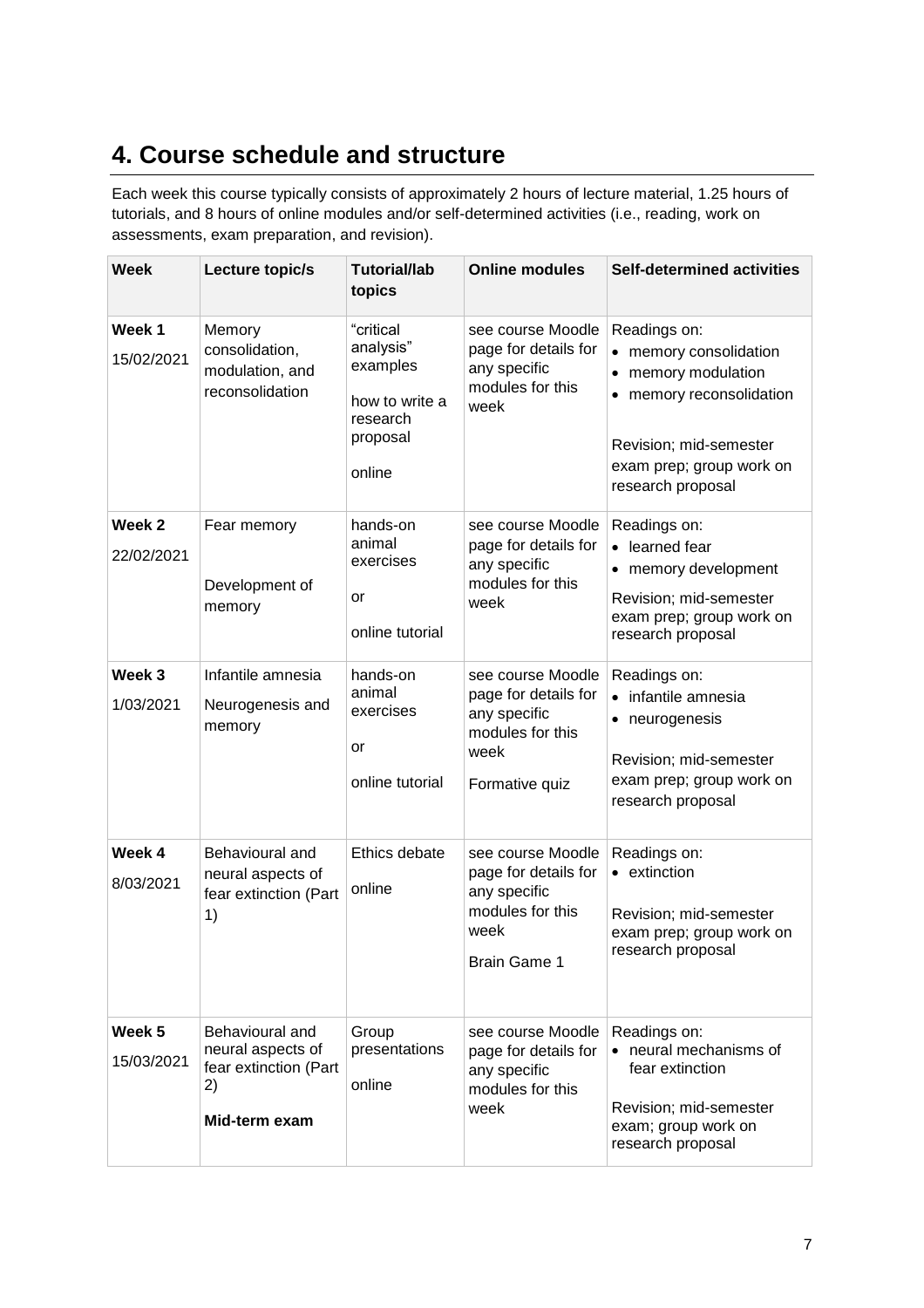| Week 6<br>22/03/2021         | No lectures – Flex<br>week                                                                                               | No labs - Flex<br>week                                                                              |                                                                                       | No work – Flex week                                                                                                                              |
|------------------------------|--------------------------------------------------------------------------------------------------------------------------|-----------------------------------------------------------------------------------------------------|---------------------------------------------------------------------------------------|--------------------------------------------------------------------------------------------------------------------------------------------------|
| Week 7<br>29/03/2021         | Mechanisms of sex<br>differences in<br>extinction (Part 1)<br>Mechanisms of sex<br>differences in<br>extinction (Part 2) | Presentation<br>feedback<br>online                                                                  | see course Moodle<br>page for details for<br>any specific<br>modules for this<br>week | Readings on:<br>• sex differences<br>sex hormones and<br>memory<br>Revision; individual work on<br>research proposal                             |
| Week 8<br>05/04/2021         | Stress, sex, and<br>learning<br>Motherhood                                                                               | Self-directed<br>tutorial on<br>unlearned fear<br>in own time -<br>no scheduled<br>tutorial meeting | see course Moodle<br>page for details for<br>any specific<br>modules for this<br>week | Readings on:<br>motherhood<br>stress<br>$\bullet$<br>Revision; individual work on<br>research proposal                                           |
| Week 9<br>12/04/2021         | Adolescence and<br>fear regulation                                                                                       | No tutorial<br>activities                                                                           | see course Moodle<br>page for details for<br>any specific<br>modules for this<br>week | Readings on:<br>• adolescence and fear<br>regulation<br>Revision; individual work on<br>research proposal                                        |
| Week 10<br>19/04/2021        | Spatial memory;<br>Individual<br>differences in<br>memory                                                                | <b>Brain Game 2</b><br>online                                                                       | see course Moodle<br>page for details for<br>any specific<br>modules for this<br>week | Readings on:<br>• spatial memory across<br>species<br>• individual differences in<br>memory<br>Revision; individual work on<br>research proposal |
| Exam<br>period<br>01/05/2021 |                                                                                                                          |                                                                                                     |                                                                                       | Exam preparation, revision                                                                                                                       |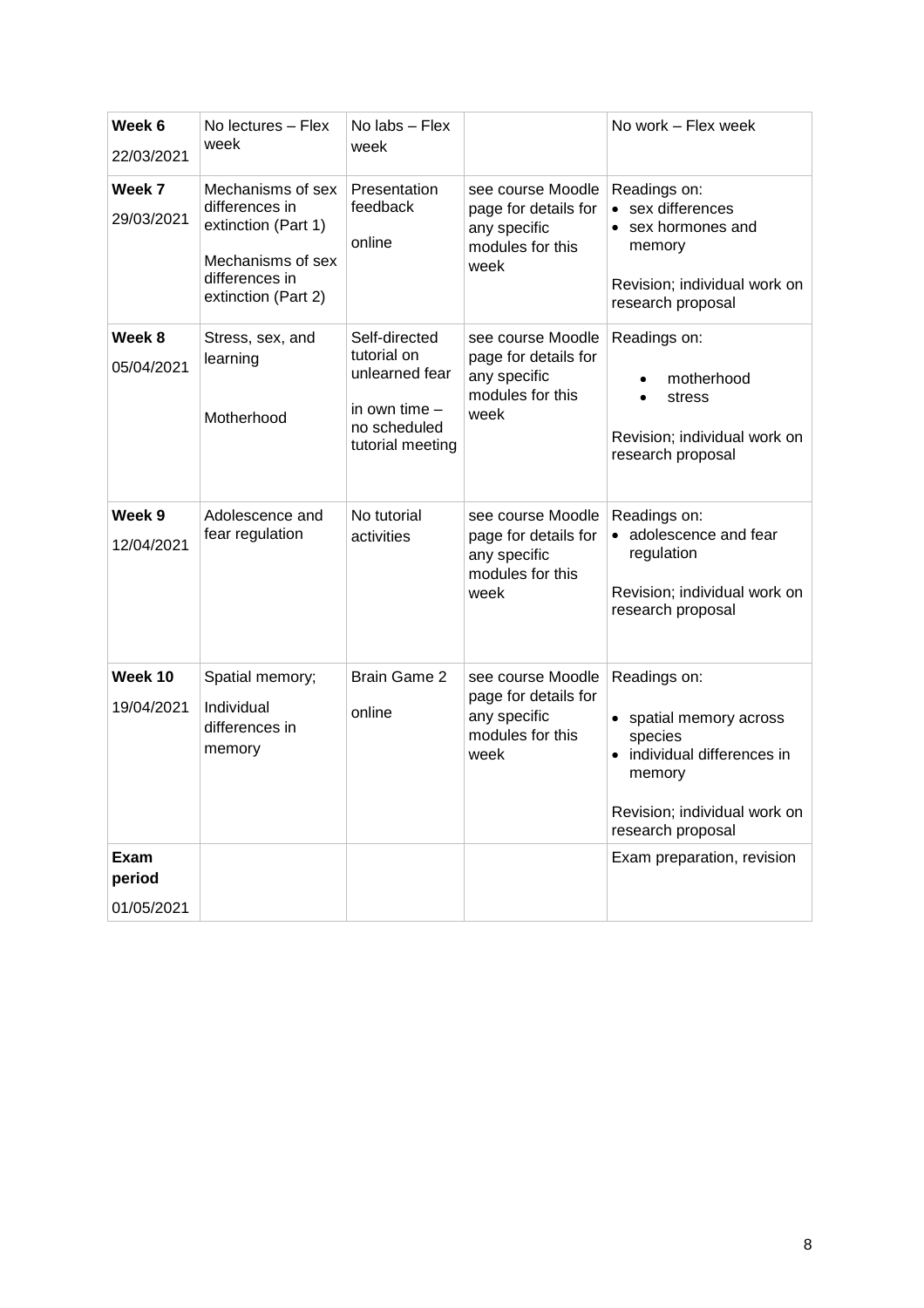# **5. Assessment**

#### **5.1 Assessment tasks**

All assessments in this course have been designed and implemented in accordance with UNSW Assessment Policy.

| <b>Assessment task</b>                 | Length                    | Weight               | <b>Mark</b> | Due date    |
|----------------------------------------|---------------------------|----------------------|-------------|-------------|
| <b>Assessment 1: Formative quiz</b>    | 3 MCQ & 1 short<br>answer | 0% (formative) $N/A$ |             | N/A         |
| <b>Assessment 2: Mid-session exam</b>  | $45 \text{ min}$          | 20%                  | /100        | 15/03/2021  |
| <b>Assessment 3: Research proposal</b> | 1000-1250 words           | 30%                  | /100        | 23/04/2021  |
| <b>Assessment 4: Final exam</b>        | 2 hrs                     | 50%                  | /100        | Exam period |

**Assessment 1:** This online quiz will consist of 3 multiple-choice questions and one short-answer question, and will be released on Friday 5 March. Students can take it whenever they wish, but it is designed to provide some formative feedback in terms of whether the course material is being understood. The answers are given at the end of the quiz.

**Assessment 2:** This 45-min **online** exam (could consist of multiple choice, short- and/or longanswer, and/or fill-in-the-blank questions; more specific details will be provided prior to the exam) will be given on Monday 15 March at 10-11 am (i.e., in regularly-scheduled lecture time period). This exam will be based on material covered in all the lectures posted for the first 3 weeks of the course as well as the readings designated as "assessable" on the course Moodle page for those three weeks.

**Assessment 3:** This involves a written research proposal on a proposed experiment (based on material/ideas covered in the course). An electronic version of the assignment must be submitted to the course's Moodle module by 4 PM on 23<sup>rd</sup> April (Friday of Week 10) to allow for plagiarism checks via Turnitin. Penalties will be imposed for late submission of this assignment (see 5.3), and for plagiarism. The deadline for absolute fail (i.e., **the date of submission after which the task will not be assessed is 4 pm on 7 th May; any proposals submitted after that time will be given a 0**).

**Assessment 4:** This 2-hr exam (which could consist of multiple choice, short- and/or long-answer, and/or fill-in-the-blank questions; more specific details will be provided prior to the exam) will be given during the formal exam period. This exam will cover material from the lectures given in Weeks 4-10 of the course as well as the readings designated as "assessable" on the course Moodle page for those weeks (i.e., the material from the first 3 weeks will not be examined in the final exam).

**UNSW grading system:** <https://student.unsw.edu.au/grades>

**UNSW assessment policy:** <https://student.unsw.edu.au/assessment>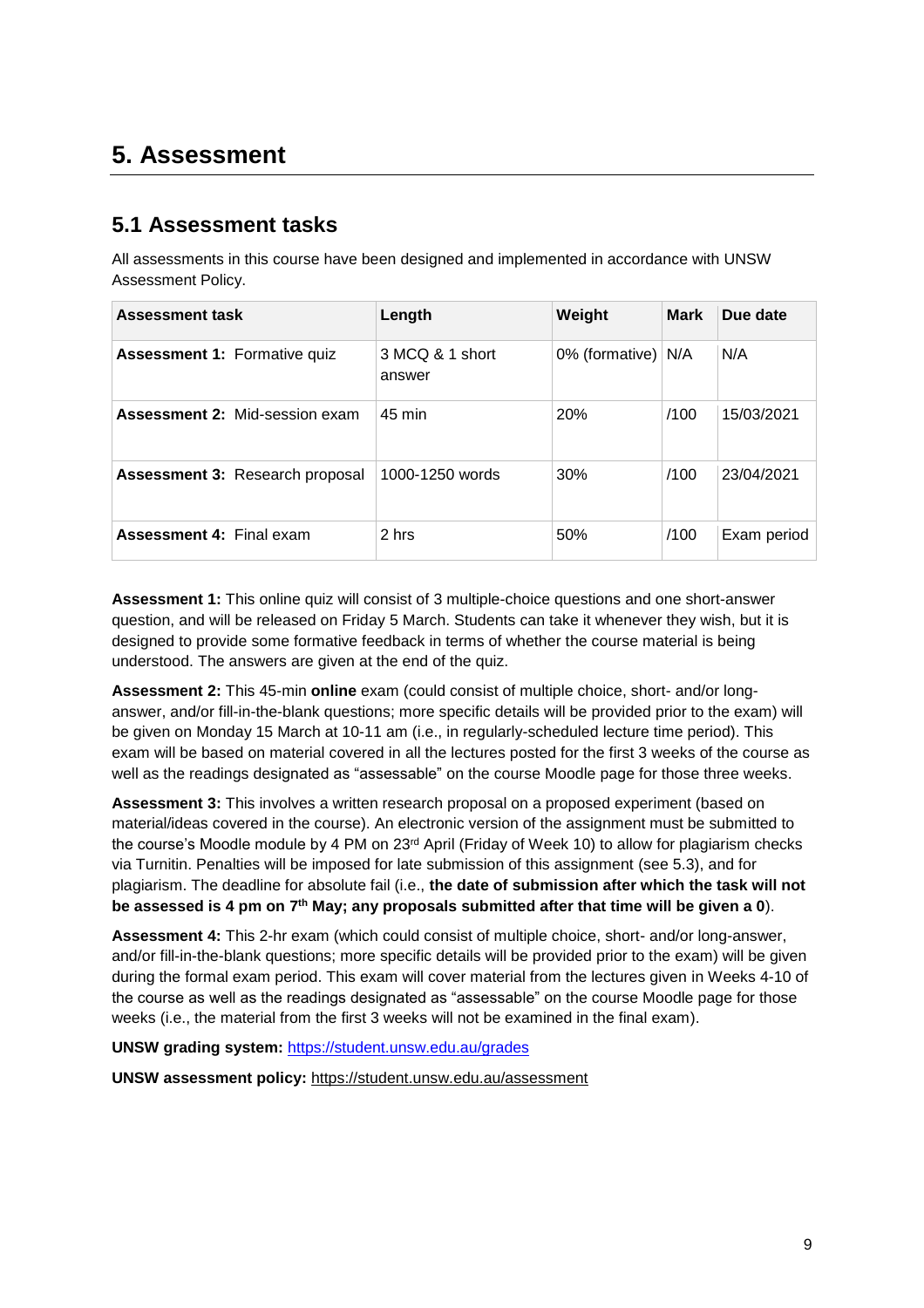### **5.2 Assessment criteria and standards**

Further details and marking criteria for each assessment will be provided to students closer to the assessment release date (see 4.1: UNSW Assessment Design Procedure).

#### **5.3 Submission of assessment tasks**

**Assessment 3:** In accordance with UNSW Assessment Policy the research proposal must be submitted online via Turnitin. No paper or emailed copies will be accepted.

**Late penalties**: deduction of marks for late submissions will be in accordance with School policy (see: [Psychology Student Guide\)](https://moodle.telt.unsw.edu.au/mod/resource/view.php?id=1630526).

**Special Consideration:** Students who are unable to complete an assessment task by the assigned due date can apply for special consideration. Special consideration applications must be submitted to Student Central within 3 working days of the assessment due date along with a physical copy of the supporting documentation. Students who have experienced significant illness or misadventure during the assessment period may be eligible. Only circumstances deemed to be outside of the student's control are eligible for special consideration (see - https://student.unsw.edu.au/special-consideration). In the case of take-home assessment tasks, misadventure must occur for at least 3 consecutive days during the assessment period. If approved, students may be given an extended due date to complete take-home assessments, or an alternative assessment may be set.

**Alternative assessments**: will be subject to approval and implemented in accordance with UNSW Assessment Implementation Procedure.

**Supplementary examinations:** will be made available for students with approved special consideration application and implemented in accordance with UNSW Assessment Policy.

#### **5.4. Feedback on assessment**

Feedback on all pieces of assessment in this course will be provided in accordance with UNSW Assessment Policy.

| <b>Assessment</b> | When       | Who        | Where  | How    |
|-------------------|------------|------------|--------|--------|
| Formative quiz    | Immediate  | Richardson | Online | Moodle |
| Mid-session exam  | 29/03/2021 | Richardson | Online | Moodle |
| Research proposal | 7/05/2021  | Tutor      | Online | Moodle |
| Final exam        | TBA        | N/A        | N/A    | N/A    |

# **6. Academic integrity, referencing and plagiarism**

The APA (7<sup>th</sup> edition) referencing style is to be adopted in this course. Students should consult the publication manual itself (rather than third party interpretations of it) in order to properly adhere to APA style conventions. Students do not need to purchase a copy of the manual, it is available in the library or online. This resource is used by assessment markers and should be the only resource used by students to ensure they adopt this style appropriately:

**Referencing** is a way of acknowledging the sources of information that you use to research your assignments. You need to provide a reference whenever you draw on someone else's words, ideas or research. Not referencing other people's work can constitute plagiarism.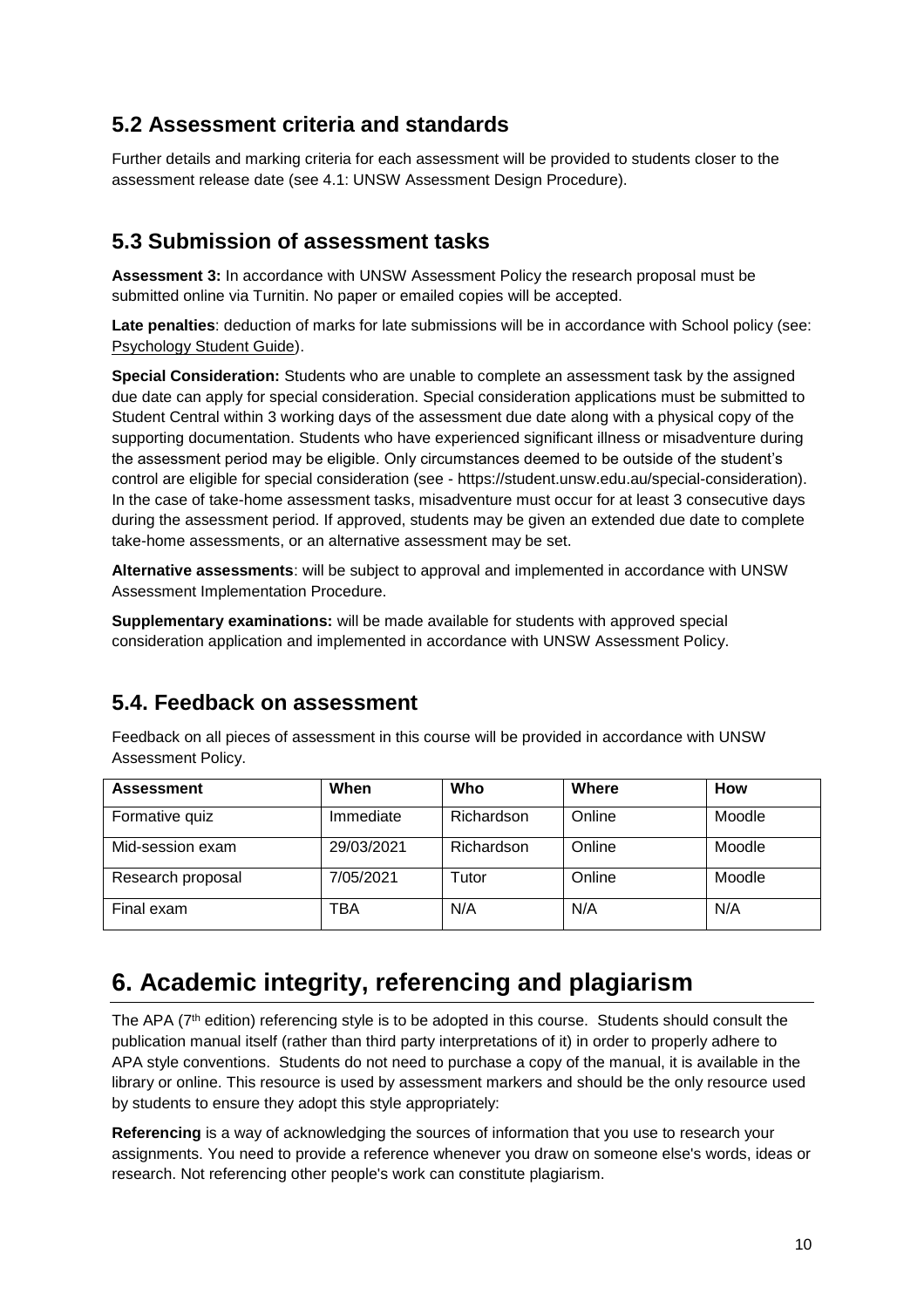Further information about referencing styles can be located at <https://student.unsw.edu.au/referencing>

**Academic integrity** is fundamental to success at university. Academic integrity can be defined as a commitment to six fundamental values in academic pursuits**:** honesty, trust, fairness, respect, responsibility and courage.*<sup>1</sup>* At UNSW, this means that your work must be your own, and others' ideas should be appropriately acknowledged. If you don't follow these rules, plagiarism may be detected in your work.

Further information about academic integrity and **plagiarism** can be located at:

- The *Current Students* site <https://student.unsw.edu.au/plagiarism>*,* and
- The *ELISE* training site <http://subjectguides.library.unsw.edu.au/elise>

The *Conduct and Integrity Unit* provides further resources to assist you to understand your conduct obligations as a student: [https://student.unsw.edu.au/conduct.](https://student.unsw.edu.au/conduct)

| <b>Textbook</b>                   | Nil                                                                                                |
|-----------------------------------|----------------------------------------------------------------------------------------------------|
| <b>Course information</b>         | Available on Moodle                                                                                |
| <b>Required readings</b>          | School of Psychology Student Guide.                                                                |
|                                   | Refer to Section 4 of this outline and the Assessable Readings<br>listed under each week on Moodle |
| <b>Recommended internet sites</b> | <b>UNSW Library</b>                                                                                |
|                                   | <b>UNSW Learning Centre</b>                                                                        |
|                                   | <b>ELISE</b>                                                                                       |
|                                   | <b>Turnitin</b>                                                                                    |
|                                   | <b>Student Code of Conduct</b>                                                                     |
|                                   | Policy concerning academic honesty                                                                 |
|                                   | <b>Email policy</b>                                                                                |
|                                   | <b>UNSW Anti-racism policy statement</b>                                                           |
|                                   | <b>UNSW Equity and Diversity policy statement</b>                                                  |
|                                   | <b>UNSW Equal opportunity in education policy statement</b>                                        |

## **7. Readings and resources**

# **8. Administrative matters**

The [School of Psychology Student Guide](http://psy.unsw.edu.au/sites/all/files/page_file_attachment/2018%20S1%20Psychology%20Student%20Guide_20180130.pdf) contains School policies and procedures relevant for all students enrolled in undergraduate or Masters psychology courses, such as:

- Attendance requirements
- Assignment submissions and returns
- Assessments

l

 $^{\text{1}}$  International Center for Academic Integrity, 'The Fundamental Values of Academic Integrity', T. Fishman (ed), Clemson University, 2013.